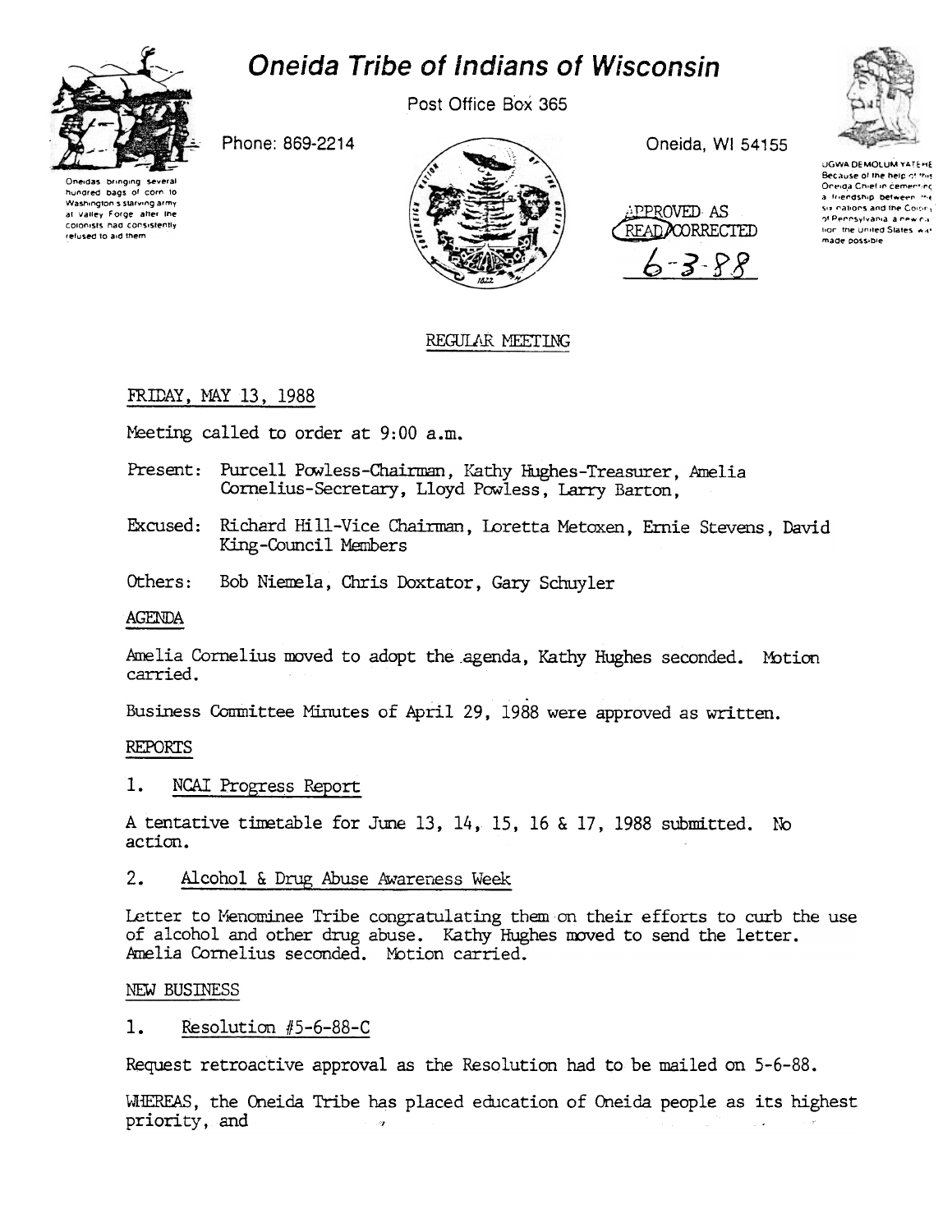#### RESOLUTION #5-6-88-C (Continued)

WHEREAS, the Oneida Tribe has followed the progress of HR5, and has sought to provide testimony at duly noticed hearings, and

WHEREAS, a JOM workshop was held in Minneapolis, Minnesota on April 26 and 27, 1988 by BIA representatives Which did not comply with the consultation process set forth in Section 8111 of IIR5, and which was disputed thoroughly by the Minnesota Chippewa Tribe on the grounds that the consultation and voting process were inequitable.

NOW 111EREFORE BE IT RESOLVED: that the Oneida Tribe fully supports the contentions of the Minnesota Chippewa Tribe regarding Section 8111 of HR5, and

BE IT FURTHER RESOLVED: that the Oneida Tribe hereby asserts its sovereign right to be consulted regarding all provisions of any legislation that will effect the education of Oneida and other Indian People.

Kathy Hughes moved to adopt the Resolution, Lloyd Powless seconded. Motior carried.

#### REQUESTS

- $1.$ Sesquicentennial. Activities With Pow-Wow
	- 0 Time capsule
	- ° Parade Theme
	- ° Pow-Wow Treaty article in Program
	- 0 News Releases/Press Conferences
	- 0 Menominee/Oneida Joint Resolution Signing
	- ° Medalions

Some activities will be prior to Pow-Wow and others will coincide. No action.

#### $2.$ O-gee-gee Sub-Committee

Amelia Cornelius moved to approve the recommendation not to permit the selling of beer or carry-ins of beer at the Oneida Tribal baseball games for a one-year period, and that the request for funds be referred to the Finance and Appropriations Committee. Kathy Hughes seconded. Motion carried.

3. Bingo Pass Reques<br>2 passes were requested<br>to give away at the annuapprove, Amelia Cornelis<br>4. Honor Ceremony for<br>Kathy Hughes moved to in<br>Pow-wow. Larry Barton 2 passes were requested for Arrerican Indian programs at UWGB by Denise Vigue to give away at the annual Pow-wow on May 14, 1988. Lloyd Powless moved to approve, Amelia Cornelius seconded. lbtion carried.

4. Honor Cereroony for Bob Bennett

Kathy Hughes moved to include as part of the Sesquicentennial celebration or Pow-wow. Larry Barton seconded. Motion carried.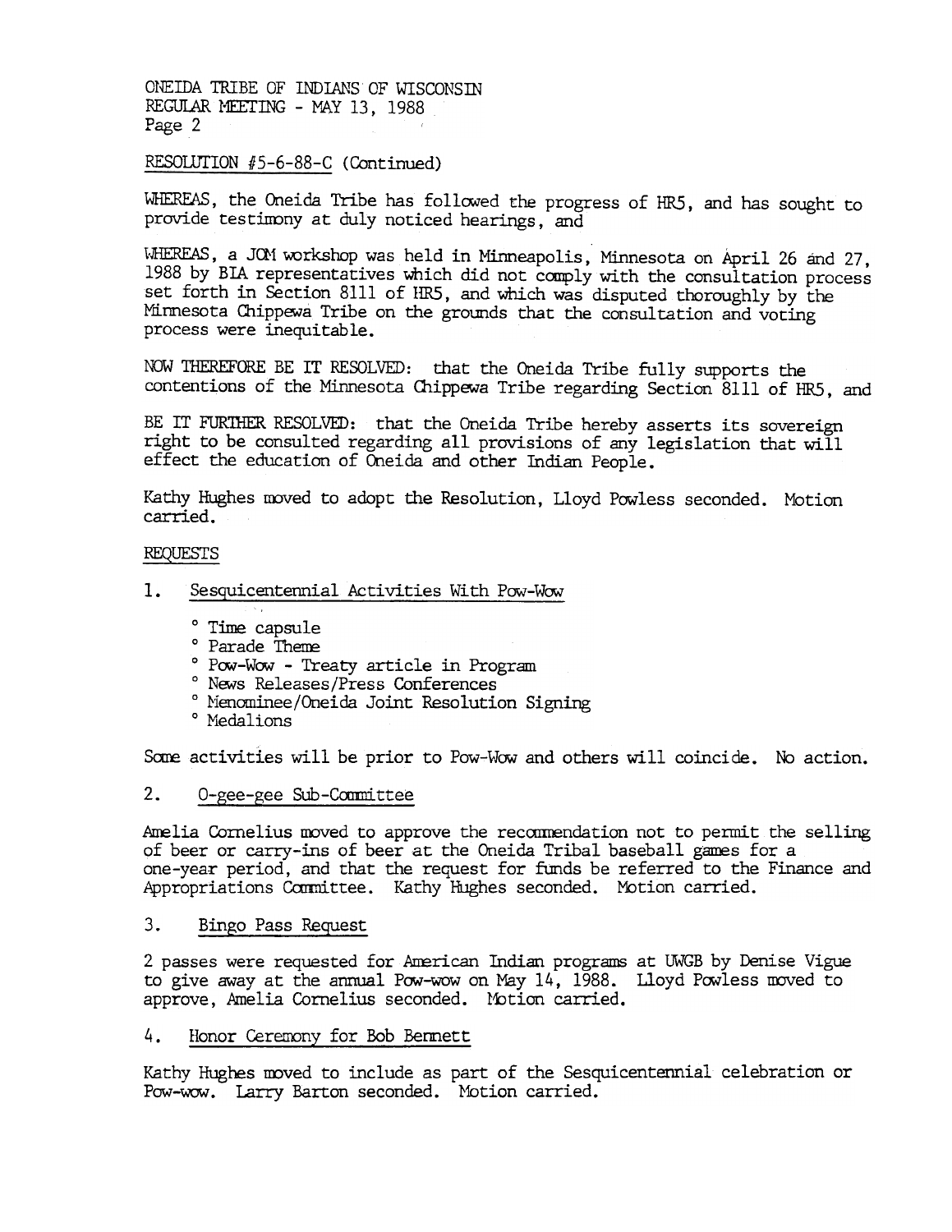REQUFSfS (Continued)

#### 5. Housing Development Program

HUD is requesting the Tribe to provide \$382,000 for 10-9 and \$411,000 for 10-10 for the construction of streets, curbs, gutters, water mains and laterals and sanitary and storm sewer mains and latterals.

Possible alternatives:

- <sup>o</sup> Reduce number of home constructed
- 0 Locate on scattered sites
- 0 Reallocate CDBG funds

Problem was created by HUD underestimating costs.

Kathy Hughes moved to notify HUD that the Tribe has no funds in FY'88 to allocate and it is too premature to consider allocating funds from FY89 at this time. Amelia Cornelius seconded. Motion carried.

6. Oneida Child Protective Board Resignation from Tina Danforth

Lloyd Powless moved to accept the resignation of Tina Danforth, Amelia Cornelius seconded. Mbtion carried. Position will be posted for 30 days

Programming with Wisconsin Indians Conference at Rodeway, May 24 & 25, 7. 1988

Request for two tribal representatives. Kathy Hughes moved to refer to Bob Niemela to reconmend the two persons. Amelia Cornelius seconded. Mbtion carried.

8. Appoint Member to Advisory Committee

Lloyd Powless moved to recommend Jim Danforth, Larry Barton seconded. Motion carried.

9. Joint Meeting With Conservation Board

Kathy Hughes moved to meet on May 23, 1988 at  $6:00$  p.m.  $\,$  Lloyd Powless seconded. Motion carried.

Lloyd Powless suggested Bob Christ john and Tribal Administration attend the meeting.

## 10. Land Committee Recommendations of May 9, 1988

May 11 memorandum on rental of U-29 for Fireworks stand. Lloyd Powless moved to refer Mr. Doxtator to the Land Committee to work out a commercial lease. Larry Barton seconded. Kathy Hughes opposed. Mot: carried. Lloyd Powless recommends Jo Swamp to attend the meeting. a.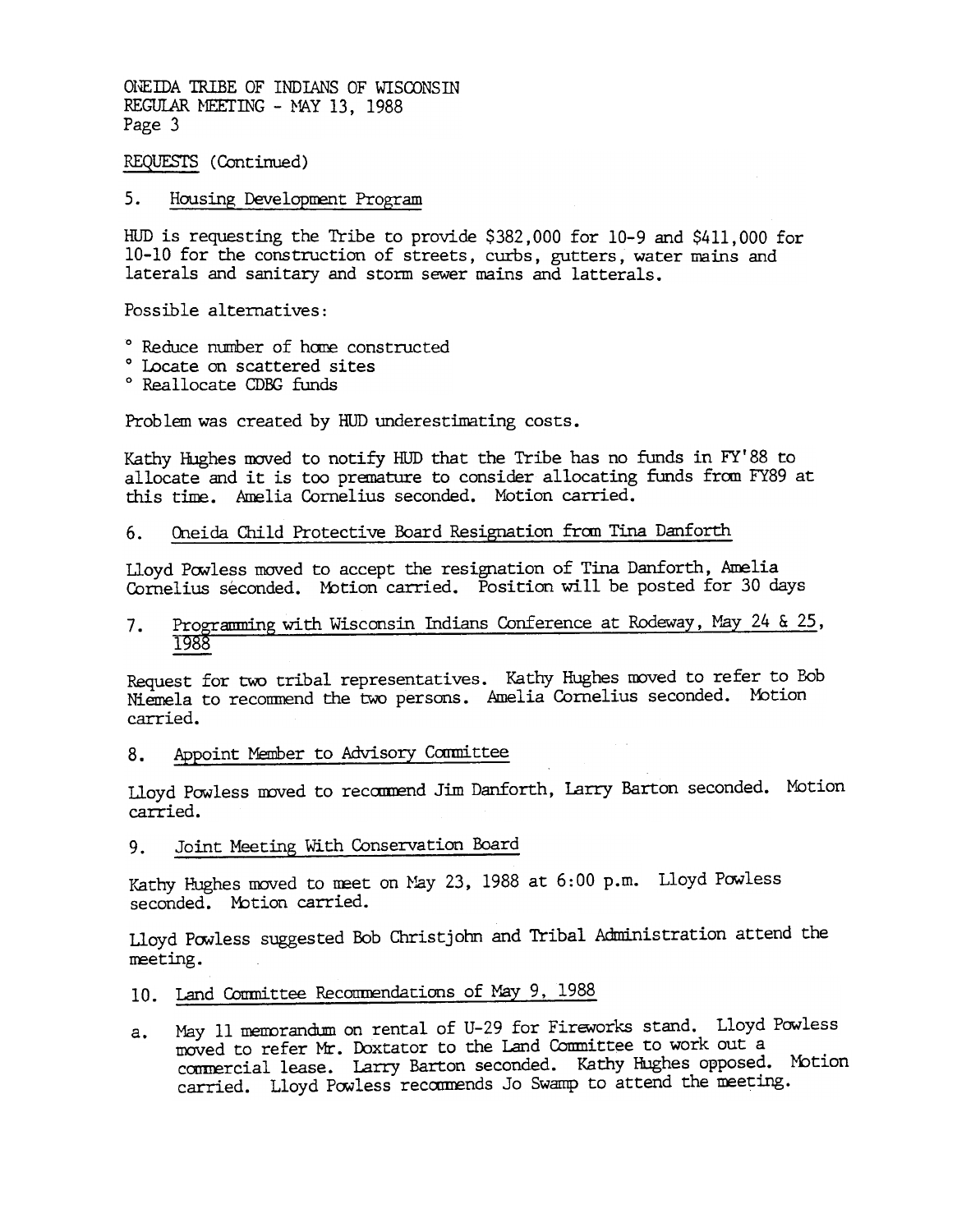Land Committee Recommendations of May 9, 1988 (Continued)

- b. The Land Committee recommends approval for Ted Christjohn to rent for one year, fourteen acres on Overland between Mousseau and Roy House at \$10 per acre. Amelia Cornelius moved to approve, Larry Barton seconded. Motion carried.
- c. The Land Committee recommends approval to rent two lots at Rolling Hills for one year at \$10 per acre to Simon DeCoteau. Amelia Cornelius moved to approve, Kathy Hughes seconded. Motion carried.
- d. The Land Committee recommends approval to rent 20 acres for one year adjacent to his property (former Diocese) at \$20 per acre to Paul Phillipson. Lloyd Powless moved to approve, Amelia Cornelius seconded. Motion carried.
- e. The Land Committee recommends approval to allow the trailer on Irving John site, provided there be no hook-up to septic and electricity, to Wayne Skenandore. Amelia Cornelius moved to approve. Larry Barton seconded. Motion carried.
- $f_{\bullet}$ The Closing on the Puyleart property will take place on May 31, 1988 and advertising to rent the house and garage needs to be done. The land Committee recommends approval to set the rent at \$385 per month. Amelia Cornelius moved to approve, Kathy Hughes seconded. Motion carried.
- May 12, 1988 memorandum on Puyleart silo. Lloyd Powless moved to approve the recommendation to offer \$3,000 for the silo. Larry Barton seconded. Motion carried.  $g_{\bullet}$

### 11. Travel Requests

Lloyd Powless is requesting approval to attend the following:

May 18-19, 1988 - RNIP meeting at LCO May 25-26, 1988 - Child Welfare Advisory Committee meeting at Madison.

Kathy Hughes moved to approve, Amelia Cornelius seconded. Motion carried.

Personnel Information

Hired: Cook - part time at Nursing Home - Brian Doxtator Accounting Manager -Ken Seidel

Transfer: Bingo Relief Session Supervisor - Barbara Reynolds

Personnel Policy Drafts for review and information. They will be reviewed bythe Committee on May 18, 1988.